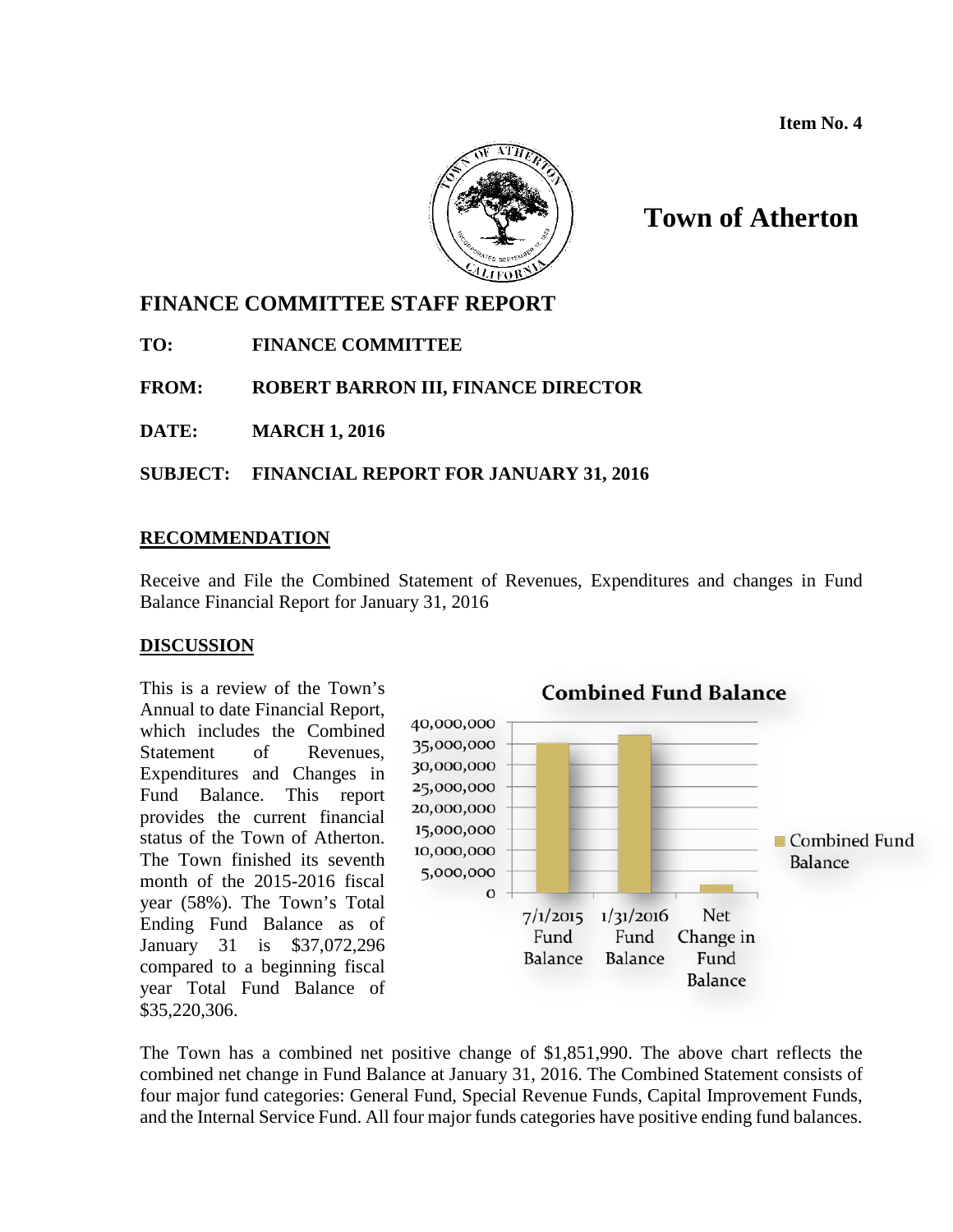Property Taxes comprise approximately 70% of our total yearly revenue and we receive our installments during the months of December and April/May.

# General Fund Revenues

As the Town finishes the fifth month of FY 2015-16, the majority of General Fund revenues (Property Taxes) we received in December and January. The budget outlook is positive as at midyear we projected an increase in property tax revenues of \$389,809 to budget. As of January 31, 2016 the General Fund reports revenues of \$8,196,325. This is not inconsistent with prior years. Total projected revenues for the year are \$14,281,107. The majority of revenue to the General Fund comes from Property Taxes of which we generally receive in December and April respectfully.

Property Taxes comprise 70% of the Town's total yearly revenue and at mid-year the adjusted budget was \$9,932,628. This amount also includes ERAF mid-year adjusted budget amount of \$1,066,958. Property Tax revenues budget year over year reflects a 4.6% increase. The chart below reflects the total Property Taxes revenues received to date versus total revenue budget.



Total Sales Taxes revenue was budgeted at \$295,172 and adjusted to \$434,030 during mid-year review. The Town has received \$61,275 in local sales tax and \$41,761, in public safety sales tax and \$89,029 in Sales tax Triple flip revenue which the Town is expected to see an increase due to the Triple Flip swap expiration. Total sales tax receipts to date are \$192,066 and represent 44.3% of the newly adjusted budget. The Town has received only up to November sales tax receipts and expects to receive more payments throughout the fiscal year as the State remits sales tax receipts.

Franchise Fees to the Town come from PG&E, Cal Water, Garbage, and Cable. We received franchise fees for Garbage at \$161,324 through January. PG&E and Cal Water franchise fees are not received until March and April respectively. Cable Franchise fees are received quarterly and we have received \$67,161.The total budget for Franchise Fees is \$840,225.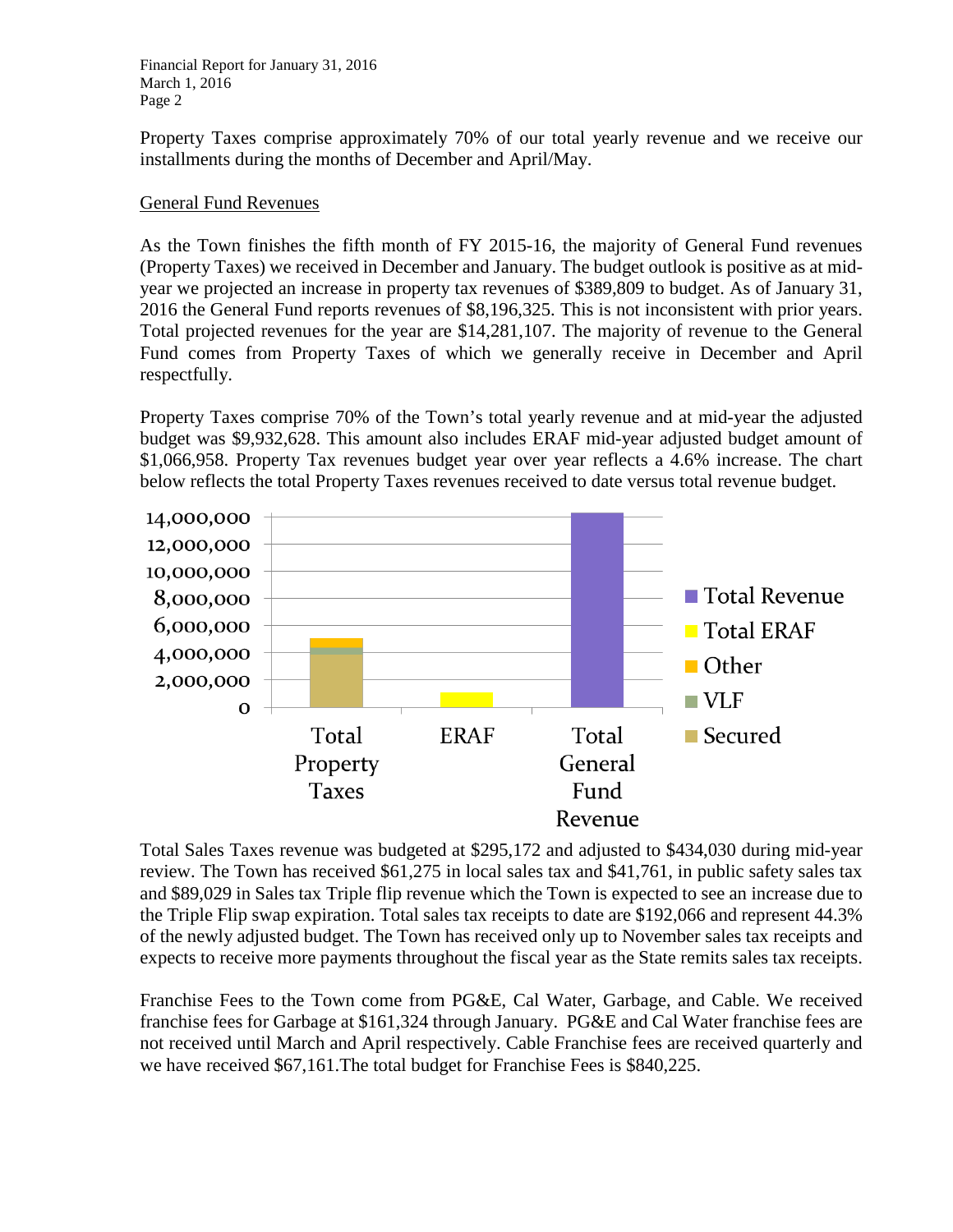Business License receipts to date are \$158,895 compared to a yearly adjusted budget of \$223,895 as they are processed throughout the year.

Planning revenues are \$131,885 compared to a budget for the year of \$257,100. Building fees collected to date are \$867,600 representing 52.2% of annual budget of \$1,660,830

Public Works revenue is at \$159,564– primarily for encroachment permits. Total budgeted encroachment revenue is \$244,550. Park program revenues received year to date are \$114,077 representing 59.3% of annual budget of \$192,392. Other Miscellaneous revenue is \$109,589 to an annual budget of \$262,352.



# General Fund Expenditures

The General Fund expenditures ending January 31 are \$6,326,467 and are at 53.3% of the annual budget. The Town already pre-paid the Unfunded PERS liabilities for the fiscal year 2015-2016. The total amounts paid were \$116,323 for Miscellaneous Employees and \$325,906 for Public Safety, for a total of \$442,229 for the PERS unfunded accrued liability portion for FY 2015-16. The Town saved \$16,284 by prepaying the entire annual payment.

The total General Fund expenditures for the first quarter are \$6,326,467 against revenues of \$8,196,325. This results in an excess of revenues over expenses balance in the amount of \$1,869,858. *We expect to receive our second installment of property taxes in April and May.*

As presented in the budget, the General Fund made several transfers out of \$4,234,968 for the Fiscal Year. The Council took action to pay down long term liabilities (OPEB) \$680,684 and Workers' Compensation negative equity reserve of \$631,243. This budget year includes an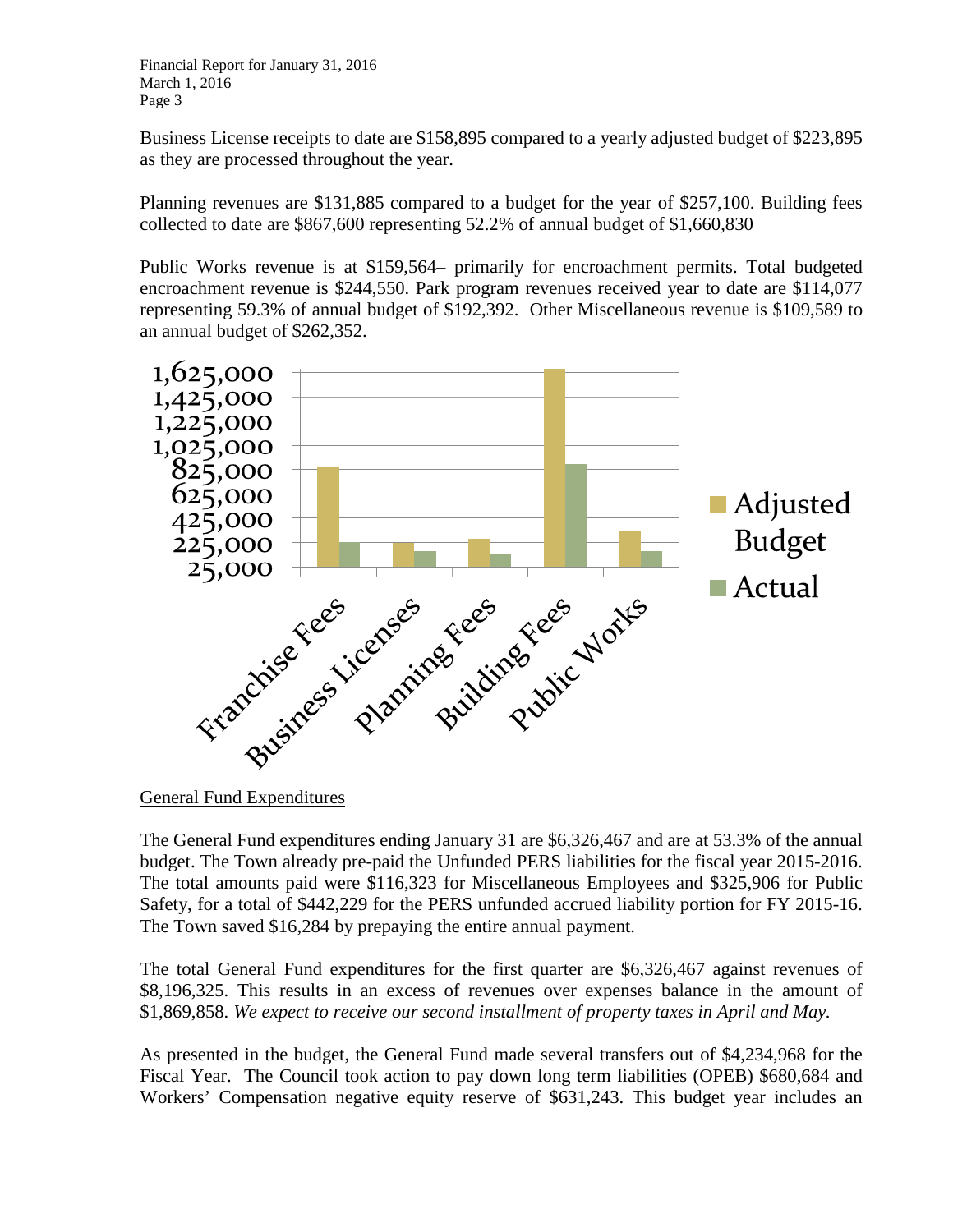allocation of \$614,000 for capital projects to include the Town's project administration and remaining environmental work for the Civic Center project, current town facilities repairs, accessibility improvements, and park master plan project implementation. Also the Council allocated \$2,309,041 to the Capital Improvement Fund (401) for future unidentified capital projects. Inclusive of \$186,000 for the prorated Police Services portion of the Parcel Tax, the excess of \$1,869,858 and the total above transfers out, results in a negative net change in fund balance of \$2,179,110 *as January 31, 2016*.

# *Anticipated Unassigned General Fund Reserves*

As a result of the current financial data, the period (January 2016) ending General Fund Balance is \$11,414,694. Required reserves are calculated as follows:

| <b>General Fund Balance Calculation</b>                 |                 |  |  |  |  |  |  |
|---------------------------------------------------------|-----------------|--|--|--|--|--|--|
| <b>Estimated Beginning Fund Balance</b>                 | \$13,593,805    |  |  |  |  |  |  |
| Net Change in Fund Balance (as indicated above)         | \$2,179,110     |  |  |  |  |  |  |
| Projected End of Year Fund Balance                      | \$11,414,695    |  |  |  |  |  |  |
| <b>Required Reserves</b>                                |                 |  |  |  |  |  |  |
| 15% Emergency Reserve*                                  | (\$1,778,971)   |  |  |  |  |  |  |
| 20% Operational Reserve*                                | $(\$2,371,961)$ |  |  |  |  |  |  |
| <b>Capital Facility Replacement Reserve</b>             | $(\$505,000)$   |  |  |  |  |  |  |
| <b>Unallocated Remaining Balance (third-month)</b><br>. | \$6,763,762     |  |  |  |  |  |  |

*\*Emergency Reserve = 15% of the General Fund Budgeted Expenditures (\$11,859,807) \*Operational Reserve = 20% of the General Fund Budgeted Expenditures (\$11,859,807)*

# **Special Revenue Funds**

Total Special Revenue Funds have an estimated beginning Fund Balance of \$11,938,041 and have a projected ending Fund Balance of \$12,002,306. The major funds in the category are the Library Fund, Building Department Fund, Tennis Fund and the SLESF Fund. The Library fund receives its money called "donor funds" usually towards the end of the fiscal year in June. The FY 2014- 2015 donor funds received were \$1,276,786 and are held in a trust by the San Mateo County JPA. These funds are the funds remitted to the Town after the Library major expenditures are paid through the JPA. The Town has maintenance and operational expenses for the facility, as well expenditures for the Library's portion of the new Town Civic Center. The estimated donor fund and interest revenue for FY 2015-2016 is \$1,265,345.

The current Library Funds on hand with the JPA are \$3,701,918. The current balance in the Library Fund as of January is \$9,735,677. During the fiscal year the Library Fund is budgeted to contribute \$985,850 for operations and its portion towards the Town Center environmental review, planning and design. Current operating expenditures to date are \$20,925.

The Building Department Fund is the Town's capital facilities fund for the new Town Civic Center. The current fund balance as of January 2016 is \$2,067,501. This fund does not receive revenues, only interest income is earned. Atherton Now, began its fundraising efforts for the Town Civic Center project in FY 2014-15. The fundraising group contributed \$250,457 to the Town for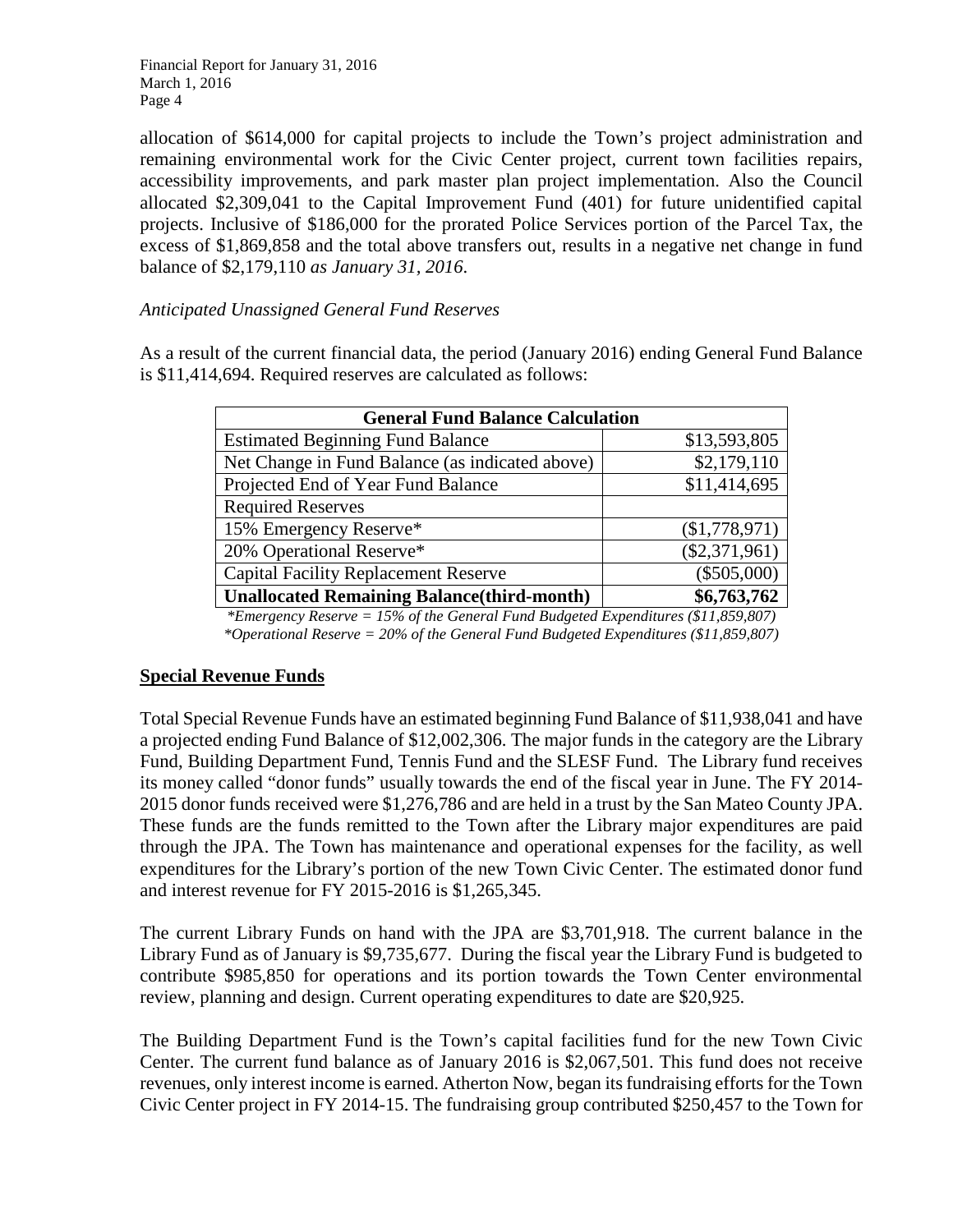Phase 1 of the master plan confirmation and Phase 2 conceptual design of the Civic Center project. This fund includes a budget of \$2,073,000 towards the planning, design and environmental review of the Town Center and will include the allocation of the Library portion of the project. The Building Fund currently has expended \$189,051 of its budgeted expenditures. The Civic Center project is currently entering the schematic design phase.

The Tennis Fund has fund balance of \$84,242. Includes revenue for tennis keys and also includes the fee for Tennis Facility Management. This fund has an expenditure budget of \$34,500 of which includes resurfacing of the tennis courts. As of January, current expenditures in the fund are \$29,683.

The SLESF Fund is an annual State grant for public safety – front line enforcement. It can be used for personnel or front line equipment. The amount is received is based on a per capita formula with the minimum grant set at \$100,000. The balance in this fund is \$61,319. We budget this fund accordingly and transfer the yearly \$100,000 to the General Fund for the Police Department. This amount is budgeted in the Police Department as an offset to Salaries.

# **Capital Improvement Funds**

Capital Projects continue to be an important part of the Town for servicing infrastructure needs and for enhanced improvements on buildings, drainage, and throughout the community. The FY 2015-16 capital project budget is \$5,707,000. There are currently eight (8) capital improvement funds the Town uses for capital improvement/infrastructure needs. The revenue amounts in these funds come from special taxes, transportation tax measures, and property taxes. These are the funds that make up a majority of the Town's Capital Improvement Program. These funds have a

beginning balance of \$5,098,265 and have a period ending balance of \$8,962,907. The major funds include the Parcel Tax, Measure A, Gas Tax Fund, and Capital Improvement Fund.

The Town continues to follow the "Save then Spend" approach for capital projects over multiple years, since most major capital projects have significant costs.

During the FY 2015-16 budget process, the City Council allocated



\$2,309,041 from the General Fund unallocated balance to the Capital Improvement Fund. This allocation is for future unidentified capital projects.

In FY 2015-16 the Parcel Tax revenue is \$1,860,000 and provides \$1,488,000 to the Capital Improvement program and \$372,000 toward police services based on the new 20%/80% split. The Parcel Tax is one of the main revenue sources for capital projects. The Parcel Tax Fund has received \$1,142,531 in revenue. The fund has current expenditures of \$378,767. Also a transfer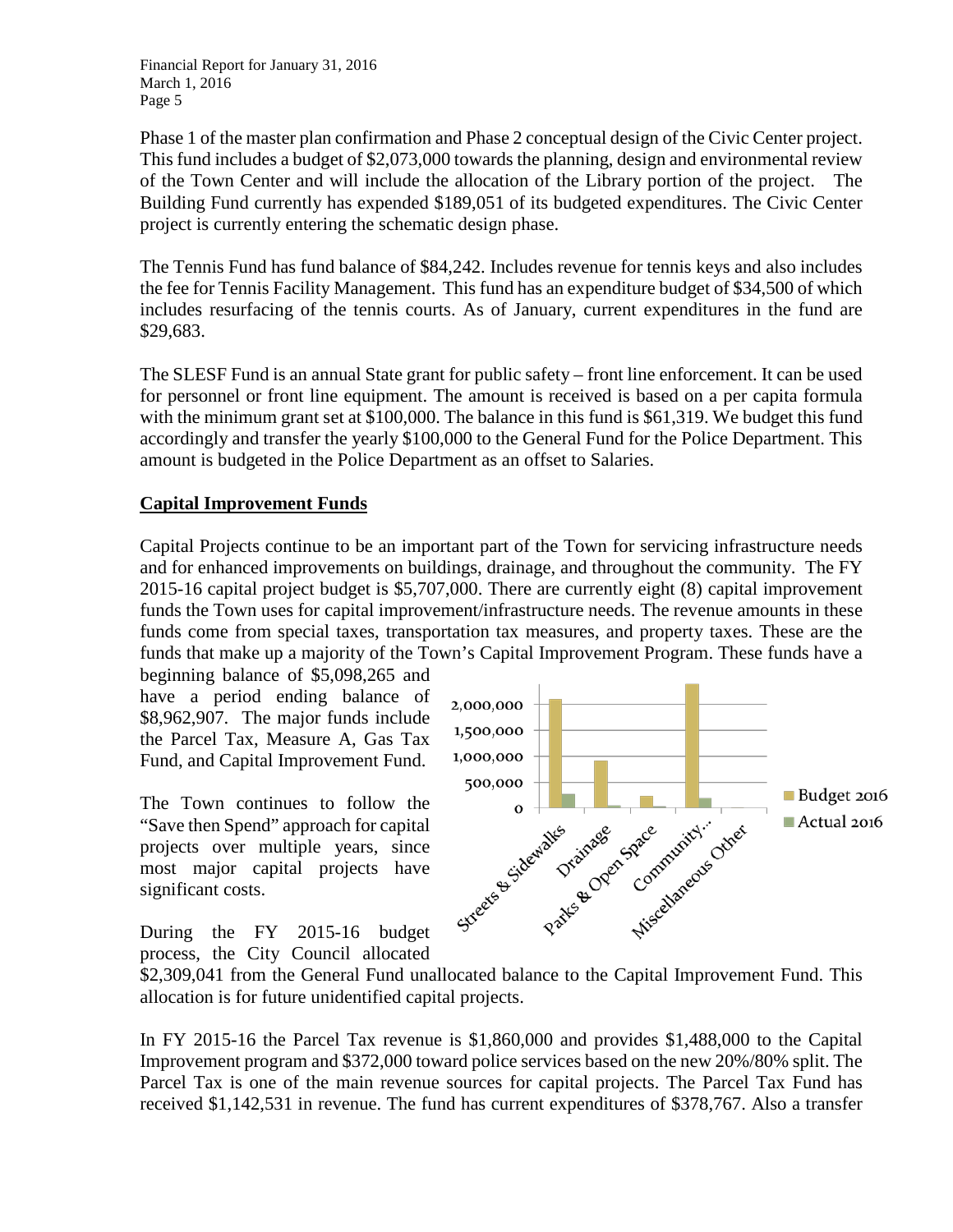of \$186,000 to the General Fund. In the Capital Improvement Program for FY 2015-16, the Parcel Tax budgeted \$1,650,000 for capital expenditures.

Below is a chart reflecting the Parcel Tax Capital Budget allocations including budgeted revenues and current Expenditures:



As of January 2016 the ending balance for the Parcel Tax is \$3,531,829. A number of capital projects are programmed through the Parcel Tax that include series street light replacement, Marsh Road wall repairs, drainage improvements, hybrid beacon at ECR and Almendral, El Camino Real and bike and pedestrian improvement program. The Parcel Tax continues to be a vital component of funding for projects within the Town 5-year capital improvement program.

Measure A is the County Transportation Sales Tax and is used for transportation related capital projects. The current revenues are \$196,687 and to a yearly budgeted revenue of \$305,000. Total expenditures to date are \$118,438. Measure A has an expenditure budget of \$859,845 and programmed capital projects include street seal (\$550K), series street light replacement (\$50K), traffic safety (\$50K), traffic control devices replacement (\$15K), and Belbrook Way culvert repair (\$170K). As of January 2016 the ending fund balance is \$118,438.

The Gas Tax Fund has an ending balance of \$269,302. Current revenues are \$83,566 to a budget of \$225,000. The Gas Tax Fund programmed expenditures include street patch seal (\$50K), series street light replacement (\$300K) and for Capital Improvement Program management and support staff in the Public Works department. A portion of staff time spent on all streets and roads improvement programs is accounted for in this Fund. The Road Impact Fee Fund no longer collects fees and currently has a balance of \$596,899. These funds were allocated for the Marsh Retaining Wall project. The Measure M Fund is used for traffic congestion management and storm water pollution prevention in the Town. The county levies a \$10 registration fee on vehicles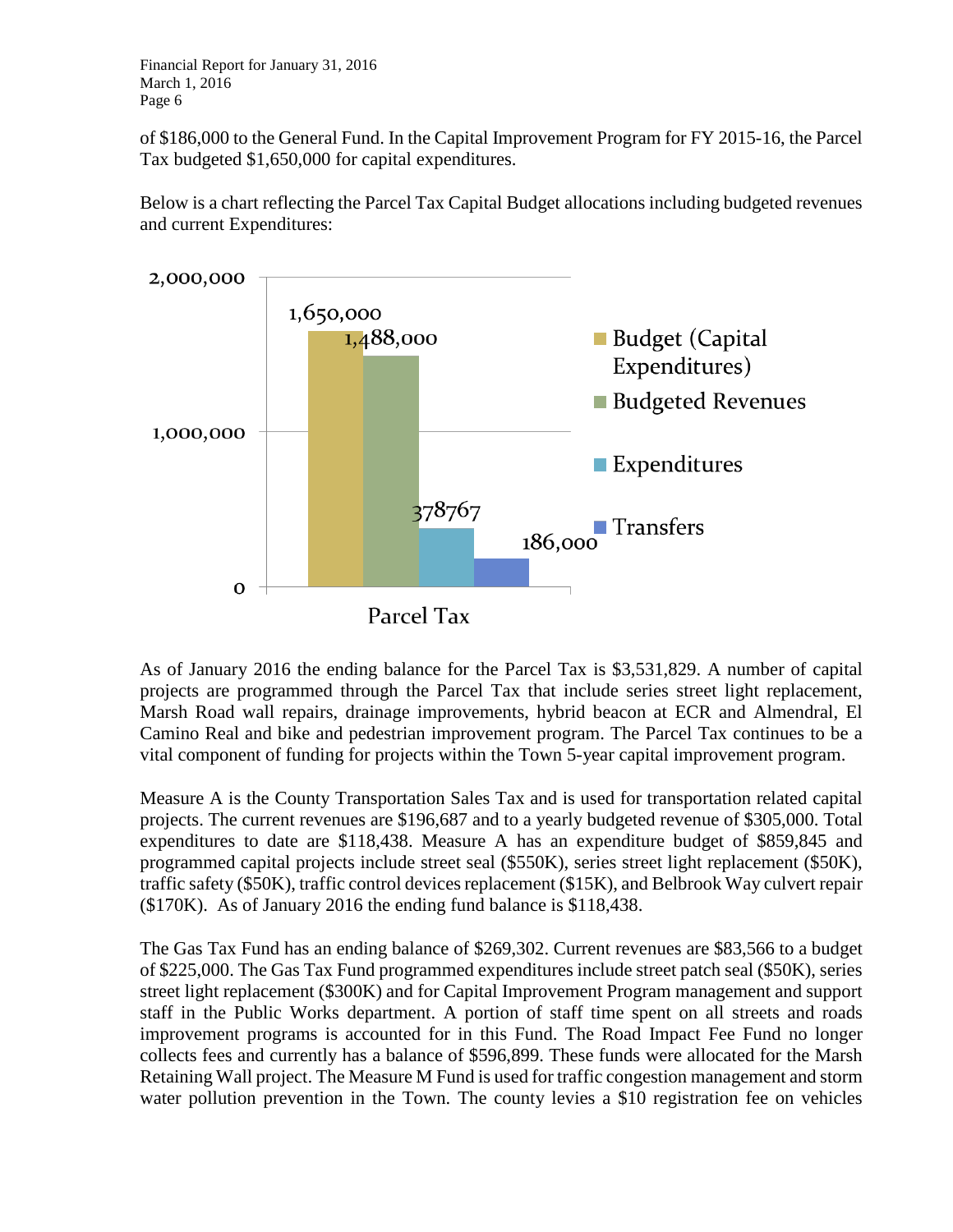registered in San Mateo County. The Town of Atherton receives approximately \$75,000 in funding. The Town receives its funding once it submits for reimbursement from the County. The fund currently has a fund balance of \$213,049 as the Town received its available reimbursement of \$158,314 in December from Measure M funds.

# **Internal Service Funds**

The Internal Service Funds account for activities involved in rendering services to Town departments. These funds consist of the Workers' Compensation, General Liability, Employee Benefits, and Equipment Replacement Fund. Each fund performs a specific purpose and charges/allocations are made from the General Fund operations budgets to the respective funds. Costs of materials and services used by the Town are accumulated and delivered in these funds.

The total beginning balance of the Internal Service Funds is \$4,590,195 with current total revenues of \$1,968,431, and expenditures of \$1,866,236, for a total ending fund balance of \$4,625,758. During the budget process, the City Council authorized the use of the FY 2014-15 ERAF funds of \$1,125,000 towards OPEB trust and Workers' Compensation negative equity. The General Fund allocated \$680,684 to the Employee Benefits fund to bring the Other Post Employment Benefit (OPEB) Trust to its \$5 million target. The General Fund allocated the remaining \$444,316 of ERAF along with an additional \$186,927 from the unallocated General Fund reserve to Workers' Compensation Fund. The Worker's Compensation Fund made a \$631,243 payment in July towards Cities Group to eliminate its negative equity reserve.

The total Combined Statement of Town Funds at January 2016 have combined revenues of \$15,181,924, transfers in of \$186,000 compared to expenditures of \$9,094,967, and transfers out of \$4,420,968, for a combined net positive change of \$1,851,990.

# **Upcoming CIP Projects**

As discussed above within the capital improvement funds, there are numerous funds that serve as funding sources for Town Capital projects. In FY 2015-16 Budget, the Town Capital Improvement Program anticipates \$5,707,000 in capital projects. Provided is an updated list of Capital Projects that are coming up for the remainder of the year. Some projects will cross multiple fiscal years and may include funding in multiple years.

| <b>Capital Project</b>            | <b>Cost Estimates</b><br>(projected) |
|-----------------------------------|--------------------------------------|
| <b>ECR Hybrid Beacon</b>          | \$350,000                            |
| Marsh Road Retaining Wall         | \$3,372,000                          |
| Road Maintenance program          | \$700,000                            |
| Series Street Light Replacement   | \$1,150,000                          |
| <b>ECR Complete Streets Study</b> | \$300,000                            |
| Drainage Improvements             | \$650,000                            |
| Middlefield/Oak Grove             | \$250,000                            |
| <b>Intersection Improvement</b>   |                                      |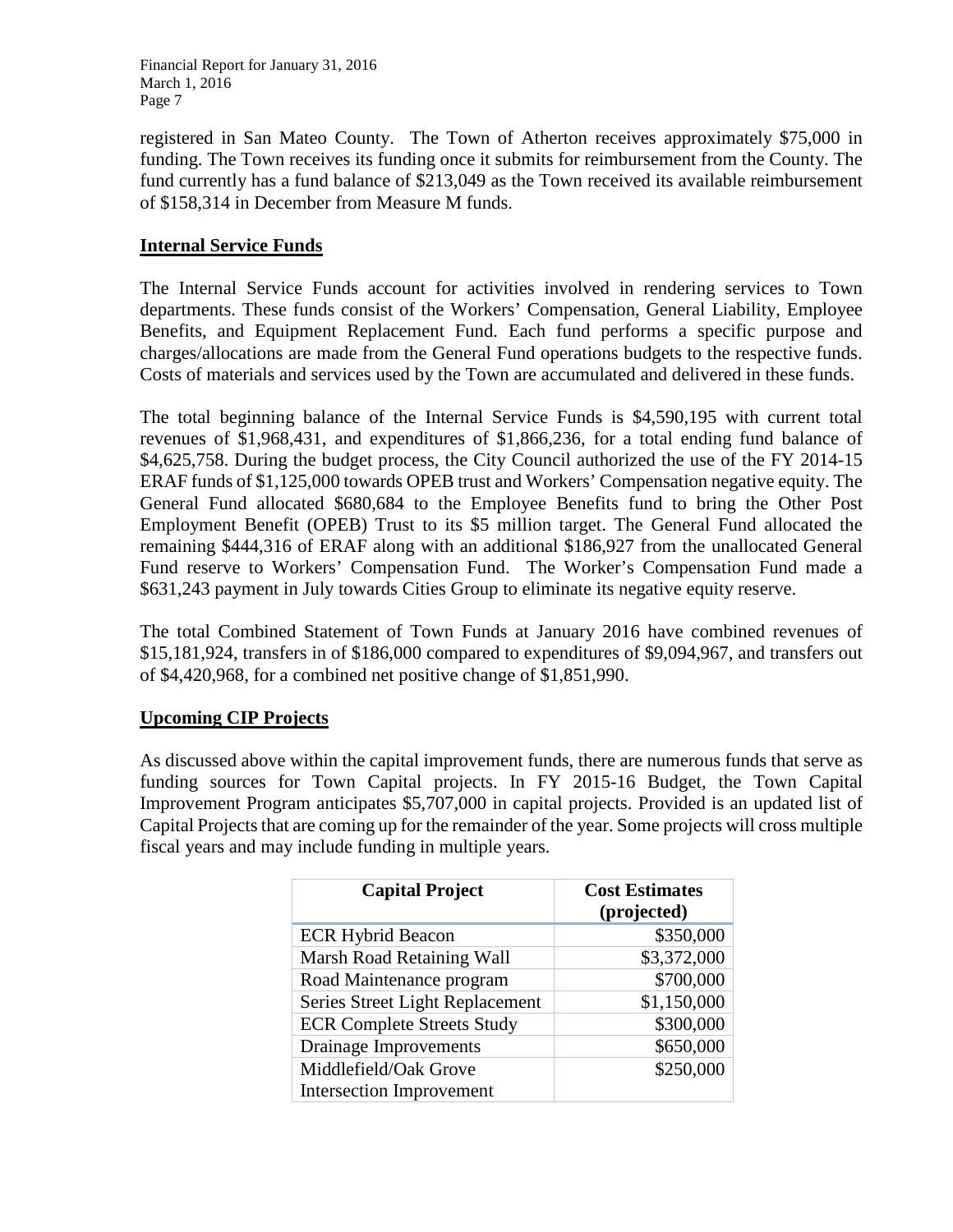# **FISCAL IMPACT**

None.

# **ATTACHMENT(S)**

January 31, 2016 Combined Statement of Revenues, Expenditures, Fund Balance Financial Report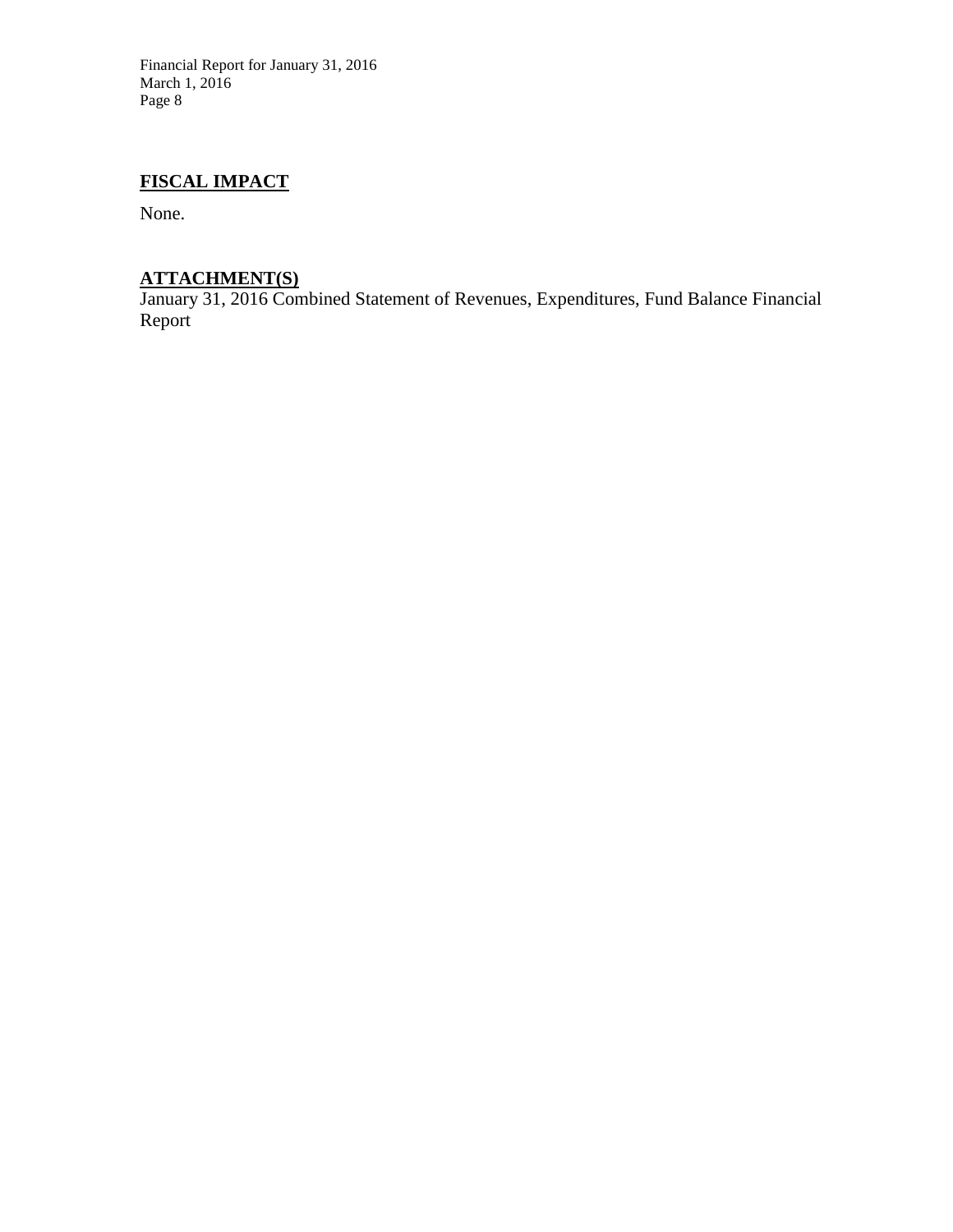#### **Combined Statement of Revenues, Expenditures and Changes in Fund Balances and Retained Earnings Period Ending January 31, 2016**

|                                     |    | <b>Fund Balance</b><br>7/1/2015 |                                     | <b>Revenues</b> |                 | <b>Transfers</b><br><b>In</b> |                          | <b>Expenditure</b>                              |                 | <b>Transfers</b><br>Out                 |                 | <b>Fund Reserve</b><br><b>Adjustments</b> |                         | <b>Ending</b><br><b>Fund Balance</b> |
|-------------------------------------|----|---------------------------------|-------------------------------------|-----------------|-----------------|-------------------------------|--------------------------|-------------------------------------------------|-----------------|-----------------------------------------|-----------------|-------------------------------------------|-------------------------|--------------------------------------|
| <b>General Fund</b>                 | \$ | 13,593,805                      | \$                                  | 8,196,325       | \$              | 186,000                       | \$                       | 6,326,467                                       | \$              | 4,234,968                               |                 |                                           | \$                      | 11,414,694                           |
| <b>Special Revenue Funds</b>        |    |                                 |                                     |                 |                 |                               |                          |                                                 |                 |                                         |                 |                                           |                         |                                      |
| <b>Library Fund</b>                 | \$ | 9,740,144                       | \$                                  | 16,458          | \$              |                               | \$                       | 20,925                                          | \$              |                                         | \$              |                                           | \$                      | 9,735,677                            |
| <b>Building Department Fund</b>     | \$ | 2,050,262                       | \$                                  | 206,290         |                 |                               | \$                       | 189,051                                         | \$              |                                         | \$              |                                           | \$                      | 2,067,501                            |
| <b>Tennis Fund</b>                  | \$ | 77,151                          | \$                                  | 36,773          | \$              |                               | \$                       | 29,683                                          | \$              |                                         | \$              |                                           | \$                      | 84,242                               |
| SLESF/COPS Grant Fund               | \$ | 151                             | \$                                  | 61,168          | \$              |                               | \$                       |                                                 | \$              |                                         | \$              |                                           | \$                      | 61,319                               |
| Evans Creative Design               | \$ | 45,686                          | \$                                  | 79              | \$              |                               | \$                       | 16,845                                          | \$              |                                         | \$              |                                           | \$                      | 28,920                               |
| HP Park Improvement Fund            | \$ | 6,117                           | \$                                  |                 | \$              |                               | \$                       |                                                 | \$              |                                         | \$              |                                           | \$                      | 6,117                                |
| <b>Tree Committee</b>               |    | 18,530                          | \$                                  |                 | \$              |                               | \$                       |                                                 | \$              |                                         | \$              |                                           | \$                      | 18,530                               |
| <b>Total Special Rev Funds</b>      | \$ | 11,938,041                      | $\overline{\mathcal{E}}$            | 320,768         | $\overline{\$}$ | $\mathbf{r}$                  | $\overline{\mathcal{E}}$ | 256,504                                         | $\overline{\$}$ |                                         | $\overline{\$}$ | $\sim$                                    | $\overline{\mathbf{3}}$ | 12,002,306                           |
| <b>Capital Improvements Fund</b>    |    |                                 |                                     |                 |                 |                               |                          |                                                 |                 |                                         |                 |                                           |                         |                                      |
| Parcel Tax Fund                     | \$ | 2,954,065                       | \$                                  | 1,142,531       | \$              |                               | \$                       | 378,767                                         | \$              | 186,000                                 | \$              |                                           | \$                      | 3,531,829                            |
| Measure A Fund                      | \$ | 781,179                         | \$                                  | 196,687         | \$              |                               | \$                       | 118,438                                         | \$              |                                         | \$              |                                           | \$                      | 859,427                              |
| Gas Tax Fund                        | \$ | 270,386                         | \$                                  | 83,566          | \$              |                               | \$                       | 84,649                                          | \$              |                                         | \$              |                                           | \$                      | 269,302                              |
| Measure M Fund                      |    | 54,735                          | \$                                  | 158,314         | \$              |                               | \$                       |                                                 | \$              |                                         | \$              |                                           | \$                      | 213,049                              |
| Road Impact Fee Fund                | \$ | 596,899                         | \$                                  |                 | \$              |                               | \$                       |                                                 | \$              |                                         | \$              |                                           | \$                      | 596,899                              |
| Storm Drainage                      | \$ | 30,156                          | \$                                  | 82              | \$              |                               | \$                       |                                                 | \$              |                                         | \$              |                                           | \$                      | 30,238                               |
| Atherton Channel Fund               | \$ | 338,431                         | \$                                  | 69,566          | \$              |                               | \$                       | 25,820                                          | \$              |                                         | \$              |                                           | \$                      | 382,177                              |
| Capital Improvements Fund           | \$ | 72,415                          | \$                                  | 3,045,655       |                 |                               | \$                       | 38,084                                          | \$              |                                         | \$              |                                           | \$                      | 3,079,986                            |
| <b>Total Capital Projects Funds</b> | \$ | 5,098,265                       | \$                                  | 4,696,400       | $\overline{\$}$ |                               | $\overline{\$}$          | 645,759                                         | $\overline{\$}$ | 186,000                                 | $\overline{\$}$ |                                           | $\overline{\$}$         | 8,962,907                            |
| <b>Internal Service Fund</b>        |    |                                 |                                     |                 |                 |                               |                          |                                                 |                 |                                         |                 |                                           |                         |                                      |
| <b>Workers' Compensation Fund</b>   | \$ | 159,560                         | \$                                  | 801,182         | \$              |                               | \$                       | 689,049                                         | \$              |                                         | \$              |                                           | \$                      | 271,693                              |
| <b>General Liability Fund</b>       | \$ | 444,823                         | \$                                  | 125,483         | \$              |                               | \$                       | 131,167                                         | \$              |                                         | \$              |                                           | \$                      | 439,139                              |
| <b>Employee Benefits Fund</b>       | \$ | 3,289,608                       | \$                                  | 981,388         | \$              |                               | \$                       | 991,680                                         | \$              |                                         | \$              |                                           | \$                      | 3,279,316                            |
| Equipment Replacement Fund \$       |    | 696,203                         | \$                                  | 60,378          | \$              |                               | \$                       | 54,340                                          | \$              |                                         | \$              |                                           | \$                      | 702,241                              |
| <b>Total Internal Service Funds</b> | \$ | 4,590,195                       | $\overline{\$}$                     | 1,968,431       | $\overline{\$}$ |                               | \$                       | 1,866,236                                       | \$              |                                         |                 |                                           | \$                      | 4,692,389                            |
| Total                               | S. | 35,220,306                      |                                     | \$15,181,924    | -S              | 186,000                       | \$                       | 9,094,967                                       | \$              | 4,420,968                               |                 |                                           |                         | 37,072,296                           |
|                                     |    |                                 |                                     |                 |                 |                               |                          |                                                 |                 |                                         |                 |                                           |                         |                                      |
| <b>Months in Period</b>             |    | $\overline{7}$                  |                                     |                 |                 |                               |                          |                                                 |                 | <b>General Fund Reserve Calculation</b> |                 |                                           |                         |                                      |
| <b>Percent of Year Complete</b>     |    | 58%                             |                                     |                 |                 |                               |                          |                                                 |                 |                                         |                 |                                           |                         |                                      |
|                                     |    |                                 |                                     |                 |                 |                               |                          | Total General Fund Operational Budget (Sheet 2) |                 |                                         |                 |                                           |                         | 11,859,808                           |
|                                     |    |                                 |                                     |                 |                 |                               |                          | Period Ending General Fund Balance (Above)      |                 |                                         |                 |                                           |                         | 11,414,694                           |
|                                     |    |                                 |                                     |                 |                 |                               |                          | Minimum Mandatory Emergency Reserve             |                 |                                         |                 | 15%                                       |                         | 1,778,971                            |
|                                     |    |                                 | Minimum Mandatory Operating Reserve |                 |                 |                               |                          | 20%                                             | \$              | 2,371,962                               |                 |                                           |                         |                                      |

**Unassigned General Fund Balance**

**\$ 7,263,761**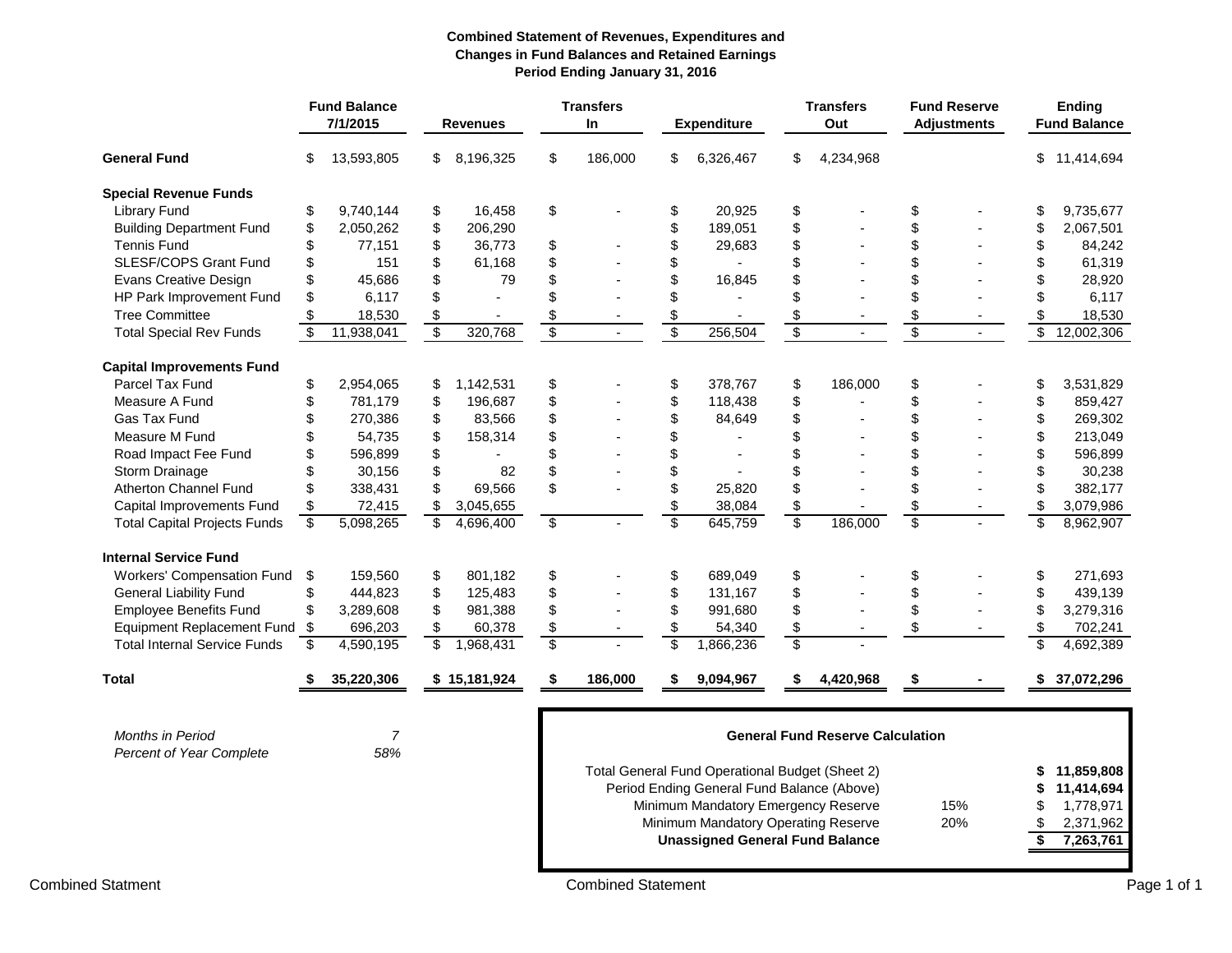# **Statement of Revenues Period Ending January 2016**

|                                     | FY 2015-2016    |                 |                          |                   |         |
|-------------------------------------|-----------------|-----------------|--------------------------|-------------------|---------|
|                                     |                 | <b>Budgeted</b> |                          | <b>YTD Actual</b> | %       |
| <b>GENERAL FUND</b>                 |                 |                 |                          |                   |         |
| <b>Secured Property Taxes</b>       | \$              | 6,911,354       | \$                       | 3,893,896         | 56.3%   |
| <b>ERAF</b>                         | \$              | 1,066,958       | \$                       | 1,066,958         | 100.0%  |
| Property Tax In Lieu (VLF)          | \$              | 943,472         | \$                       | 471,736           | 50.0%   |
| <b>Other Property Taxes</b>         | \$              | 1,010,844       | \$                       | 702,094           | 69.5%   |
| <b>Sales Taxes</b>                  | \$              | 434,030         | \$                       | 192,066           | 44.3%   |
| <b>Franchise Fees</b>               | \$              | 840,225         | \$                       | 228,504           | 27.2%   |
| Intergovernmental                   | \$              | 40,753          | \$                       | 23,006            | 56.5%   |
| <b>Business Licenses</b>            | \$              | 223,895         | \$                       | 158,895           | 71.0%   |
| <b>Planning Fees</b>                | \$              | 257,100         | \$                       | 131,885           | 51.3%   |
| <b>Building Fees</b>                | \$              | 1,660,830       | \$                       | 867,600           | 52.2%   |
| <b>Police Revenues</b>              | \$              | 112,446         | \$                       | 76,454            | 68.0%   |
| <b>Public Works Revenues</b>        | \$              | 324,456         | \$                       | 159,564           | 49.2%   |
| <b>Park Revenues</b>                | \$              | 192,392         | \$                       | 114,077           | 59.3%   |
| Miscellaneous Revenues              | \$              | 262,352         | \$                       | 109,589           | 41.8%   |
|                                     |                 |                 |                          |                   |         |
| <b>TOTAL GENERAL FUND</b>           | \$              | 14,281,107      | \$                       | 8,196,325         | 57.4%   |
|                                     |                 |                 |                          |                   |         |
| <b>SPECIAL REVENUE FUNDS</b>        |                 |                 |                          |                   |         |
| <b>Library Fund</b>                 | \$              | 1,265,345       | \$                       | 16,458            | 1.3%    |
| <b>Building Department Fund</b>     | \$              | 1,879,000       | \$                       | 206,290           | 11.0%   |
| <b>Tennis Fund</b>                  | \$              | 46,700          | \$                       | 36,773            | 78.7%   |
| <b>SLESF/COPS Grant Fund</b>        | \$              | 100,280         | \$                       | 61,168            | 61.0%   |
| <b>Evans Creative Design</b>        | \$              | 500             | \$                       | 79                | 15.8%   |
| HP Park Improvement Fund            | \$              |                 | \$                       |                   | #DIV/0! |
| <b>Tree Committee</b>               | \$              |                 | \$                       |                   | #DIV/0! |
| <b>TOTAL SPECIAL REV FUNDS</b>      | \$              | 3,291,825       | \$                       | 320,768           | 9.7%    |
| <b>CAPITAL PROJECTS FUND</b>        |                 |                 |                          |                   |         |
| Parcel Tax Fund                     | \$              | 1,860,000       | \$                       | 1,142,531         | 61.4%   |
| Measure A Fund                      | \$              | 305,000         | \$                       | 196,687           | 64.5%   |
| <b>Gas Tax Fund</b>                 | \$              | 225,000         | \$                       | 83,566            | 37.1%   |
| Measure M Fund                      | \$              | 75,000          | \$                       | 158,314           | 211.1%  |
| Road Impact Fee Fund                |                 |                 | \$                       |                   | #DIV/0! |
| Storm Drainage                      | \$              |                 | \$                       | 82                | #DIV/0! |
| <b>Atherton Channel Fund</b>        | \$              | 96,300          | \$                       | 69,566            | 72.2%   |
| Capital Improvements Fund           | \$              | 2,923,041       | \$                       | 3,045,655         | 104.2%  |
|                                     |                 |                 |                          |                   |         |
| <b>TOTAL CAPITAL PROJECTS FUNDS</b> | \$              | 5,484,341       | \$                       | 4,696,400         | 85.6%   |
| <b>INTERNAL SERVICE FUNDS</b>       |                 |                 |                          |                   |         |
|                                     |                 |                 |                          |                   |         |
| <b>Workers' Compensation Fund</b>   |                 | 900,185         | \$                       | 801,182           | 89.0%   |
| <b>General Liability Fund</b>       | \$              | 347,815         | \$                       | 125,483           | 36.1%   |
| <b>Employee Benefits Fund</b>       | \$              | 1,260,967       | \$                       | 981,388           | 77.8%   |
| <b>Equipment Replacement Fund</b>   | \$              | 122,043         | \$                       | 60,378            | 49.5%   |
| <b>TOTAL INTERNAL SERVICE FUND</b>  | $\overline{\$}$ | 2,631,010       | $\overline{\mathcal{S}}$ | 1,968,431         | 74.8%   |
| <b>TOTAL REVENUES</b>               | \$              | 25,688,283      | \$                       | 15, 181, 924      | 59.1%   |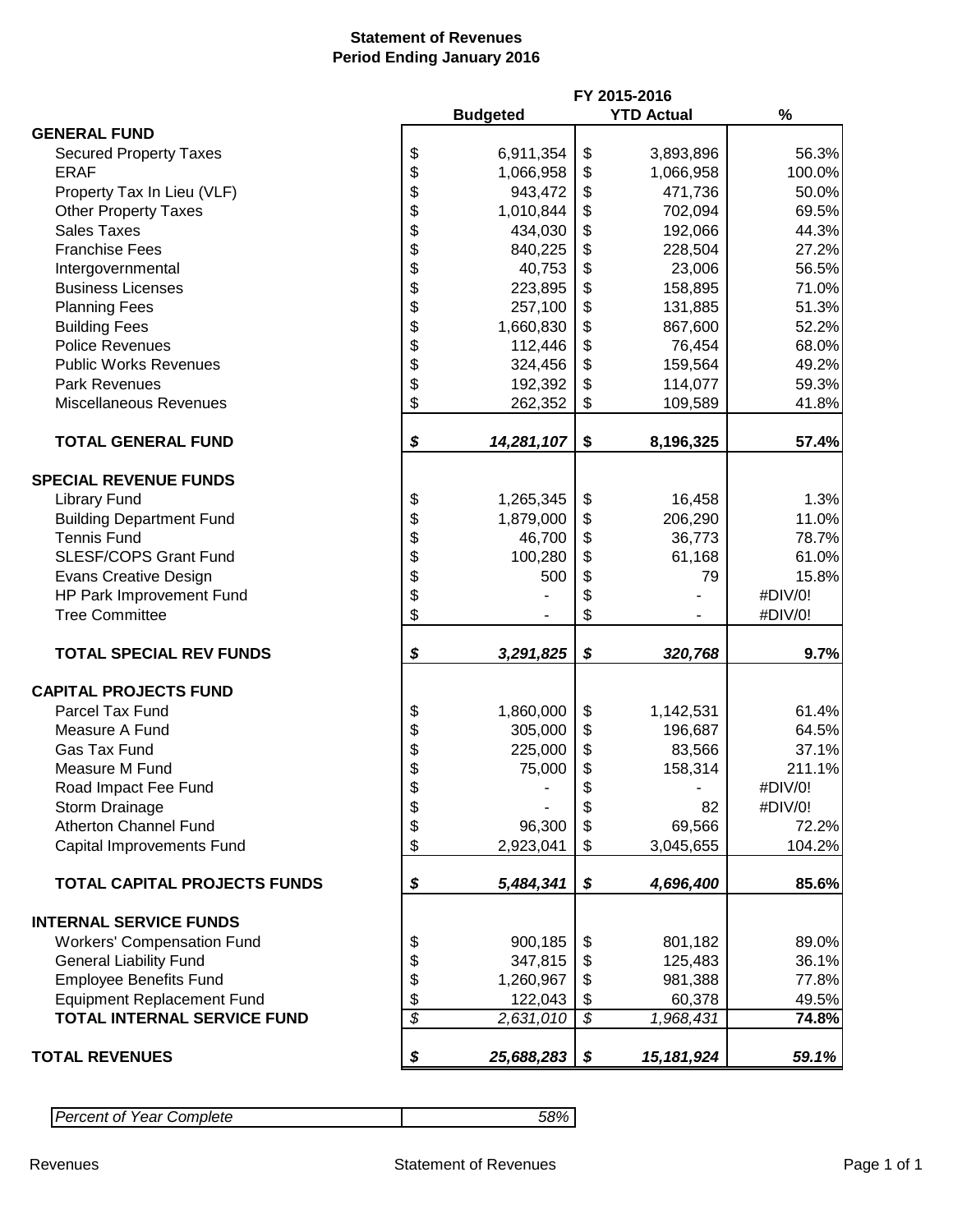# **Statement of Expenditures Period Ending January 2016**

|                                             |               | FY 2015-2016    |                 |                   |         |
|---------------------------------------------|---------------|-----------------|-----------------|-------------------|---------|
|                                             |               | <b>Budgeted</b> |                 | <b>YTD Actual</b> | $\%$    |
| <b>GENERAL FUND</b>                         |               |                 |                 |                   |         |
| <b>City Council</b>                         | \$            | 57,356          | \$              | 23,554            | 41.1%   |
| Administration                              | \$            | 716,645         | \$              | 388,104           | 54.2%   |
| <b>City Attorney</b>                        | \$            | 204,000         | \$              | 89,600            | 43.9%   |
| Finance                                     | \$            | 647,238         | \$              | 368,974           | 57.0%   |
| Planning                                    | \$            | 211,598         | \$              | 99,365            | 47.0%   |
| <b>Building</b>                             | \$            | 1,249,285       | \$              | 580,520           | 46.5%   |
| Police                                      | \$            | 6,364,157       | \$              | 3,701,139         | 58.2%   |
| <b>Public Works</b>                         | \$            | 1,857,907       | \$              | 835,410           | 45.0%   |
| Interdepartmental                           | \$            | 551,622         | \$              | 239,802           | 43.5%   |
|                                             |               |                 |                 |                   |         |
| <b>TOTAL GENERAL FUND</b>                   | \$            | 11,859,808      | \$              | 6,326,467         | 53.3%   |
| <b>SPECIAL REVENUE FUNDS</b>                |               |                 |                 |                   |         |
| <b>Library Fund</b>                         | \$            | 985,850         | \$              | 20,925            | 2.1%    |
| <b>Building Department Fund</b>             | \$            | 2,073,000       | \$              | 189,051           | 9.1%    |
| <b>Tennis Fund</b>                          | \$            | 34,500          | \$              | 29,683            | 86.0%   |
| <b>SLESF/COPS Grant Fund</b>                | \$            | 100,000         | \$              |                   | 0.0%    |
| <b>Evans Creative Design</b>                | \$            | 15,000          | \$              | 16,845            | 112.3%  |
| HP Park Improvement Fund                    | \$            |                 | \$              |                   | #DIV/0! |
| <b>Tree Committee</b>                       | \$            |                 | \$              |                   | #DIV/0! |
|                                             |               |                 |                 |                   |         |
| <b>TOTAL SPECIAL REV FUNDS</b>              | \$            | 3,208,350       | \$              | 256,504           | 8.0%    |
| <b>CAPITAL PROJECTS &amp; PROGRAM FUNDS</b> |               |                 |                 |                   |         |
| Parcel Tax Fund                             | \$            | 1,650,000       | \$              | 378,767           | 23.0%   |
| Measure A Fund                              | \$            | 859,845         | \$              | 118,438           | 13.8%   |
| Gas Tax Fund                                | \$            | 511,678         | \$              | 84,649            | 16.5%   |
| Measure M Fund                              | \$            | 100,000         | \$              |                   | 0.0%    |
| Road Impact Fee Fund                        |               |                 |                 |                   | #DIV/0! |
| Storm Drainage                              | \$\$          |                 | \$              |                   | #DIV/0! |
| <b>Atherton Channel Fund</b>                |               | 87,500          | \$              | 25,820            | 29.5%   |
| Capital Improvements Fund                   | \$            | 614,000         | \$              | 38,084            | 6.2%    |
|                                             |               |                 |                 |                   |         |
| <b>TOTAL CAPITAL PROJECTS FUNDS</b>         | \$            | 3,823,023       | \$              | 645,759           | 16.9%   |
| <b>INTERNAL SERVICE FUNDS</b>               |               |                 |                 |                   |         |
| <b>Workers' Compensation Fund</b>           | \$            | 752,091         | \$              | 689,049           | 91.6%   |
| <b>General Liability Fund</b>               | \$            | 345,815         | \$              | 131,167           | 37.9%   |
| <b>Employee Benefits Fund</b>               | \$            | 1,865,795       | \$              | 991,680           | 53.2%   |
| <b>Equipment Replacement Fund</b>           | $\frac{1}{2}$ | 84,693          | \$              | 54,340            | 64.2%   |
| <b>TOTAL INTERNAL SERVICE FUND</b>          | \$            | 3,048,394       | $\overline{\$}$ | 1,866,236         | 61.2%   |
|                                             |               |                 |                 |                   |         |
| <b>TOTAL EXPENDITURES</b>                   | \$            | 21,939,575      | \$              | 9,094,967         | 41.5%   |

| Percent of<br>Year Complete | co. |
|-----------------------------|-----|
|                             |     |